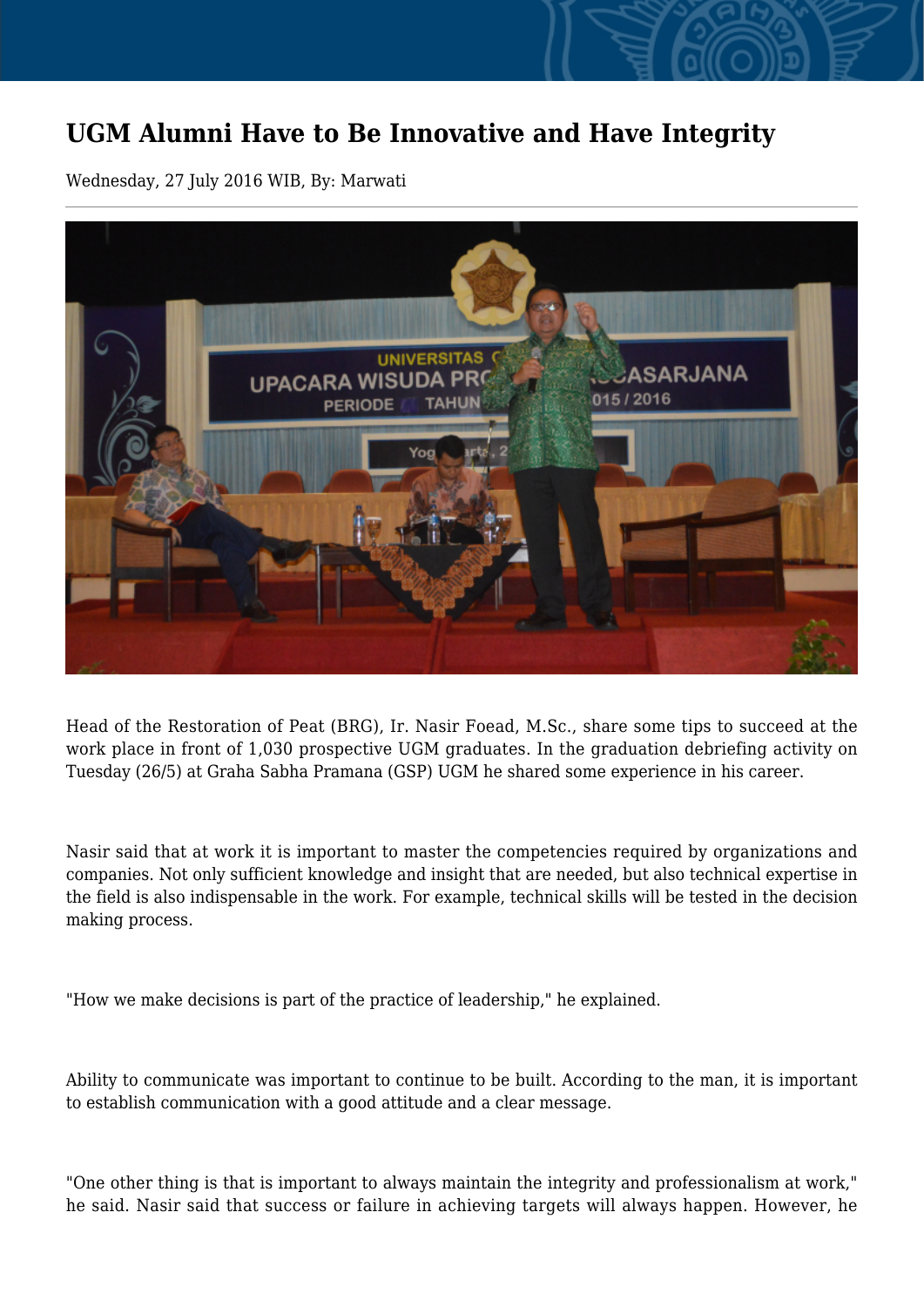

asked the students to always maintain the integrity despite the failure.

"Do not sell your integrity by lying, committing corruption and other things so as not to be seen as having failed to lead a successful life. Strive to always maintain the integrity of whatever the circumstances is," he said.

Not to forget, Nasir told the prospective graduates to uphold the values of UGM. He hopes the science and the value obtained at UGM can be used at the work place and to build the nation.

Mayor of Gorontalo, Marten A Taha, SE, M. Ec.Dev, in front of the students told the policies he set while leading Gorontalo.

On that occasion, Marten said many things, ranging from infrastructure development, healthcare, education assurance, guarantee of doing business, and others.

He showed off a number of excellent programs that have been run in Gorontalo which can be obtained free of charge from birth to death. The programs include free educational expenses from elementary to high school, free of giving birth expenses, free birth certificates, ID cards, free healthcare costs in both the public and private hospitals.

"We also provide capital for micro-enterprises and business licensing for micro enterprises. It has been more than six thousand licenses that we issue," said the alumnus of Master in Economics Development UGM.

Various innovations developed are expected to improve the welfare of people of Gorontalo. He said that innovation can bring change in society towards a better life.

"Innovating is important, because if the work only relies on conventional methods, it will not bring much change," he explained.

Therefore, he advised the graduating students of UGM to continue innovating at work. Because, with the innovation many things will be born that can drive positive change to achieve success.

## **Related News**

- [Conflict of Interests Cause Corruption](http://ugm.ac.id/www.ugm.ac.id//en/news/12143-ugm-alumni-have-to-be-innovative-and-have-integrity)
- [UGM Graduates Be Confident with Integrity](http://ugm.ac.id/www.ugm.ac.id//en/news/14284-ugm-for-integrity-movement-rejects-legality-of-right-to-inquire-anti-corruption-commission)
- [UGM Alumni Have to Be Innovative and Have Integrity](http://ugm.ac.id/www.ugm.ac.id//en/news/12569-anti-corruption-commission-recruits-young-people)